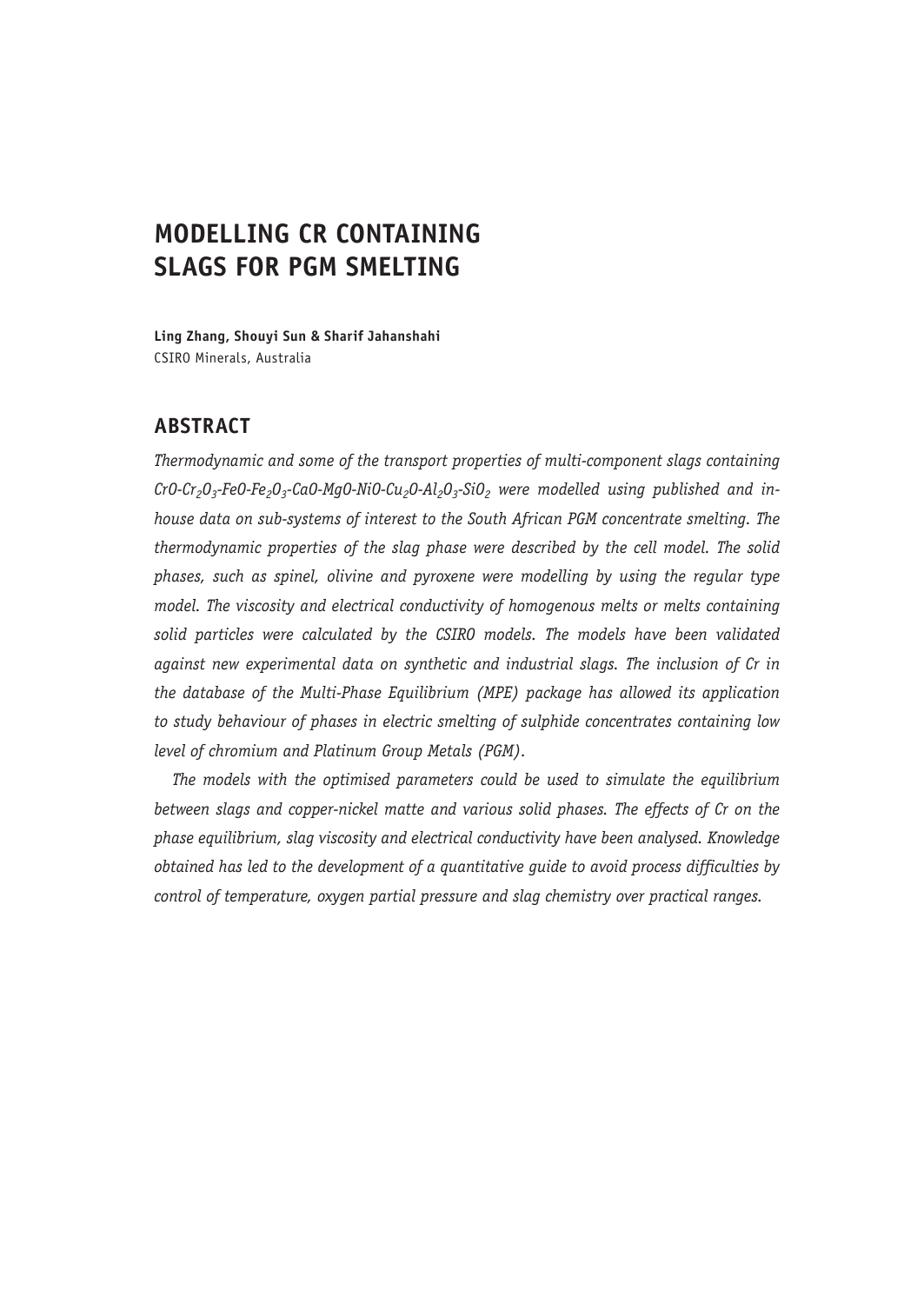## **INTRODUCTION**

One of the challenges facing the South Africa PGM (Platinum Group Metals) producers is the depletion of the low cost Merensky reserves and the increasing exploitation of the UG2 reefs which contains high levels of chrome and poses difficulties during various stages of processing [2]. High chrome concentrates favours formation of spinel crystals, which tend to settle between the matte and slag layer or deposit on the refractory base during smelting and hence likely to cause operational problems. The influence of the slag properties during the smelting process has been discussed by Nell [9]. This includes the control of slag viscosity, liquidus temperature, Cr containing phases and limiting solubility of Cu, Ni and Co. The major difference between the two types of concentrates is the higher levels of MgO and  $Cr_2O_3$  in the UG2 concentrate which can impact on the slag properties and hence the furnace operation. A good understanding of the behaviour of such slags as functions of temperature, oxygen partial pressure and slag composition is critical for smooth smelting operations.

In 2001 the present authors were presented with the opportunity of working with some of the South African PGM producers, investigating the problems with high chrome deposit and searching for solutions in treating such materials. Since 2001, the CSIRO Multi-Phase Equilibrium (MPE) package [15, 16] has been extended to include Cr containing species and phases for simulation of the smelting of the UG2 concentrates. The approach taken was to utilise both the experimental and the modelling capabilities to understand the major factors that influence the behaviour of chromium in the smelting and converting processes. Measurements have been carried out on samples from the plants to characterise properties such as phase relations in slag/matte/metal/gas, viscosity [11] and electrical conductivity of the slags [5]. The MPE package was validated using the data obtained from supplied South African melter slag samples and used in simulation of the smelting process. This paper presents the modelling results and examples of application of the MPE package to the UG2 smelting.

### **MODEL DEVELOPMENTS**

The MPE package has been extended to include thermodynamic descriptions of Cr containing species in various phases through assessment of published data and application of such data in development of databases for solution models. The effects of  $Cr_2O_3$  in slags on the viscosity and electrical conductivity of the slag was modelled using the inhouse data.

The MPE package composes thermodynamic data of species and phases and models for solution phases. It also includes models for viscosity and electrical conductivity of the slag phase. A detailed description of the development of the thermodynamic model and viscosity models in the MPE package has been reported elsewhere [15, 16]. Only a brief introduction relating to the current work is given in the following.

### **Thermodynamic Models**

#### *Slag Model*

The cell model proposed by Kapoor and Frohberg [7] and later extended by Gaye and Welfringer [3] was used. The components of the model for the current application included  $SiO_2$ ,  $Al_2O_3$ ,  $Cr_2O_3$ ,  $Fe_2O_3$ ,  $FeO$ , CaO, MgO, CrO, NiO, CoO, Cu<sub>2</sub>O and S.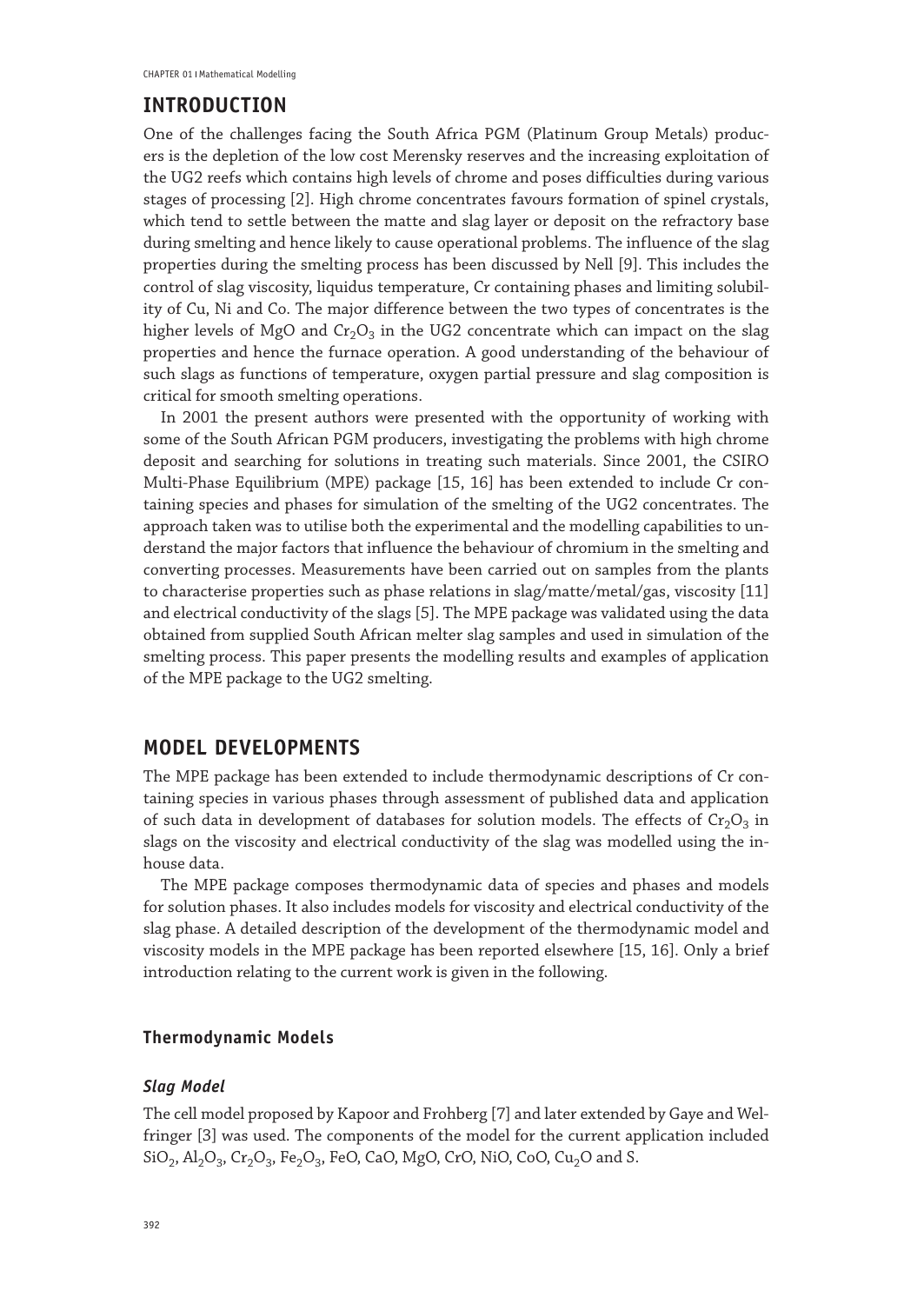### *Solid Solution Models*

Solid solutions may be approximated by the regular type behaviour of stoichiometric (line) compounds by using the Redlich-Kister equation [10]. the oxide solid solution phases used are shown below and some of them were extended for the inclusion of Cr species

- • Halite: (Ca,Fe,Mg,Ni,Co)O, equivalent of wustite, periclase, etc.
- Spinel: (Fe, Mg, Ni, Co, Cr)(Al, Fe, Cr)<sub>2</sub>O<sub>4</sub>, equivalent of magnetite, etc.
- Corundum:  $(Al,Fe,Cr)_2O_3$
- Olivine: (Fe, Mg, Ni, Co, Cr)<sub>2</sub>SiO<sub>4</sub>
- Pyroxene: (Fe, Mg, Cr)SiO<sub>3</sub>.

#### *Alloy Models*

An alloy model using the Redlich-Kister equation for the Ni-Fe-Cu alloy is also available.

#### *Matte Model*

The quasi-chemical model by Kongoli and co-workers [8] was adapted and extended in this work and implemented in the MPE package. The model covers the matte of Fe-Cu-Ni-Co-Cr-S-O.

### **Viscosity Model**

Compared with other common packages available, the MPE package offers a unique capability of predicting the viscosity of slags, in addition to the phase equilibria information for systems of interest. The viscosity model is structure-related and it predicts viscosity in higher order systems using only binary parameters. The model has been validated using published data in the higher order (ternary to six component) slag systems (silicate and calcium ferrite type), containing 13 oxide components [13, 14, 15,16].

Viscosity of solid-containing slags with up to 0.33 mass fractions of solid phases can also be estimated in the MPE package by using a modified Einstein-Roscoe equation [12, 15].

### **Electrical Conductivity Model**

The details of the model are to be discussed in a separate publication and a general description of the model is as follows. The total electrical conductivity  $\sigma_T$  is the sum of the ionic conductivity  $\sigma_i$  and the electronic conductivity  $\sigma_e$ :

$$
\sigma_{\rm T} = \sigma_{\rm i} + \sigma_{\rm e} \tag{1}
$$

The ionic conductivity  $\sigma_{\rm i}$  is a function of temperature and slag composition. The electronic conductivity  $\sigma_{\rm e}$  depends on the ratio of Fe<sup>3+</sup> /Fe<sup>2+</sup> in the melter type slags which is a function of oxygen partial pressure  $(P_{Q2})$  as well.

The model has further been extended to include the effects of i) chromium content of the slags and ii) solid phases such as chromite spinel, olivine and pyroxene on electrical conductivity [6]. For the solid containing melts the electrical conductivity is described by the mixing model proposed by Glover and co-workers [4]. It uses a simple modified Archie's law, for two conducting phases of invariable volume fractions.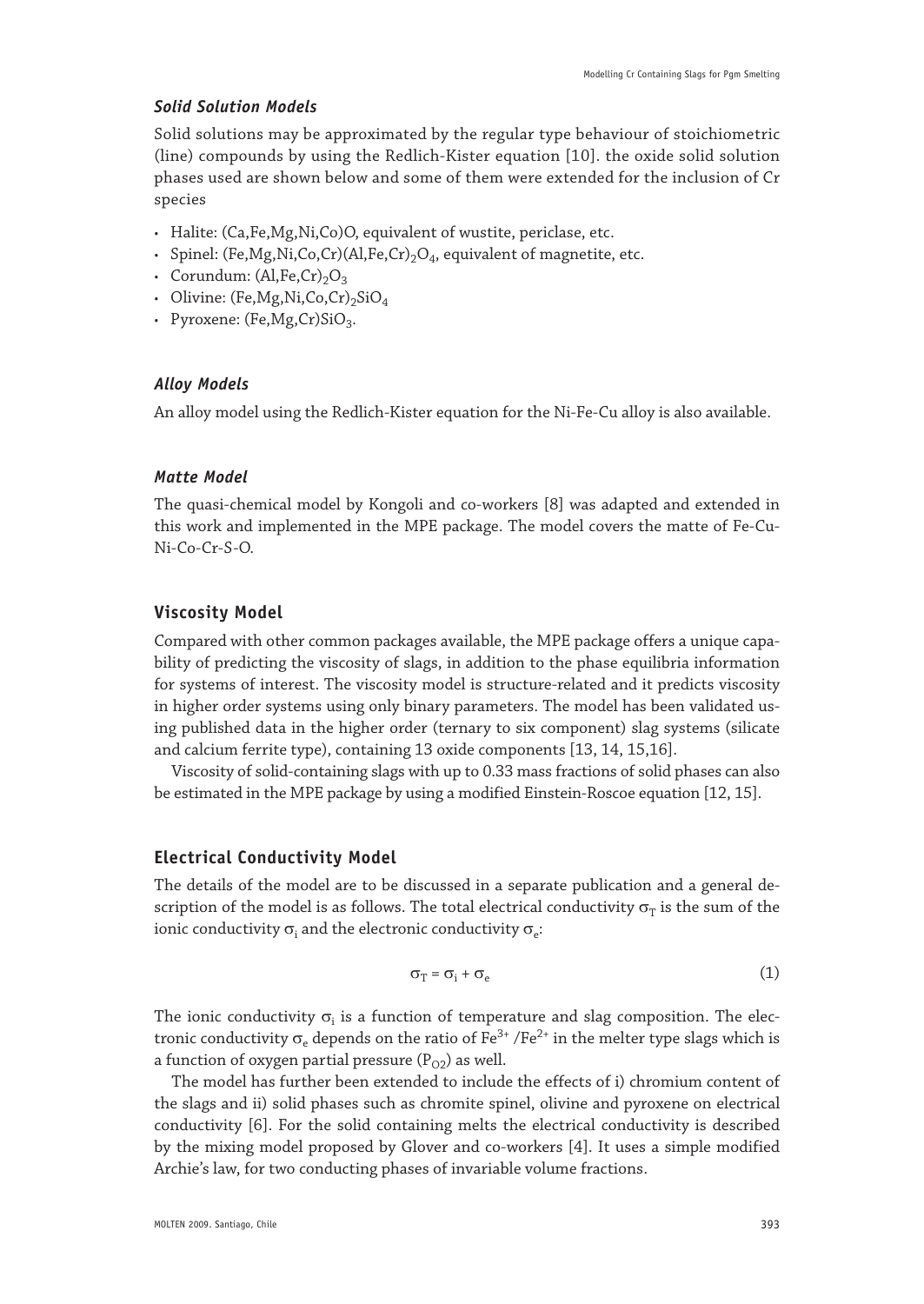# **RESULTS AND DISCUSSION**

# **Model Validations using the Supplied South Africa Melter Slag Samples**

The compositions of the supplied South African melter slag samples used in the model calculations are shown in Table 1. The original sample assay was normalised to one hundred percent in total. For convenience Fe<sub>2</sub>O<sub>3</sub> content was set to 1 wt% considering the reducing conditions in melter. The modelling results have been compared with the measured liquidus and phase equilibrium data, viscosity [11] and electrical conductivity.

| Sample ID      | Composition wt% (Total 100%) |                 |                 |                 |                             |        |                                |
|----------------|------------------------------|-----------------|-----------------|-----------------|-----------------------------|--------|--------------------------------|
|                | SiO <sub>2</sub>             | Fe <sub>0</sub> | Mg <sub>0</sub> | Ca <sub>0</sub> | $\mathsf{Al}_2\mathsf{O}_3$ | Cr, 0, | Fe <sub>2</sub> O <sub>3</sub> |
| S <sub>1</sub> | 50.5                         | 13.4            | 19.5            | 7.5             |                             | 1.1    |                                |
| S <sub>2</sub> | 57.5                         | 9.4             | 20.7            | 3.1             | 7.2                         | 1.1    | 1                              |
| S <sub>3</sub> | 44.6                         | 28.5            | 15              | 6.6             | 3.3                         |        |                                |
| S4             | 46.5                         | 13              | 22              | 10              | 5                           | 2.5    | 1                              |
| S <sub>5</sub> | 47.3                         | 23.3            | 17.5            | 5.3             | 4.4                         | 1.2    |                                |
| S <sub>6</sub> | 48.8                         | 12              | 24.4            | 5               | 5.3                         | 3.5    |                                |

Table 1: The compositions used in the model calculations for the South African melter slags

### *Liquidus Temperature and Phase Equilibration*

The calculated liquidus temperatures and the phase changes as a function of temperature for the South African melter slags have been obtained and compared with the measured data [11]. The results are presented in Table 2, which shows the temperature and the primary and second solid phases. The experimental schedule gives temperature intervals of generally 25-30°C, and up to 50°C in some occasions with the secondary solid phase. The maximum experimental temperature was 1630°C in this series of experiments. It can be seen that the model reproduces the experimental findings well in terms of the relative stability of the solid phase, i.e., spinel being the primary solid phase and olivine or pyroxene, depending on the  $SiO<sub>2</sub>$  level, being the secondary solid phases in these slags. The model prediction of the liquidus temperatures are in good agreement with measured values except for sample S3.

Table 2: Comparison between calculated and measured temperatures for appearance of solid phases from the equilibration tests of the supplied South African melter slags. ('-' indicates that the phase was not found in the slag samples).

| Sample         | Temperature (°C) at which solid phases appear |      |                |      |           |      |  |
|----------------|-----------------------------------------------|------|----------------|------|-----------|------|--|
|                | Spinel                                        |      | <b>Olivine</b> |      | Pyroxene  |      |  |
|                | Exp.                                          | Cal. | Exp.           | Cal. | Exp.      | Cal. |  |
| S <sub>1</sub> | 1600-1630                                     | 1552 | 1400-1425      | 1389 |           | 1249 |  |
| S <sub>2</sub> | 1570-1600                                     | 1546 |                | ٠    | 1400-1425 | 1386 |  |
| S <sub>3</sub> | 1570-1600                                     | 1455 | 1300-1350      | 1408 | ۰         |      |  |
| S4             | >1630                                         | 1719 | 1425-1450      | 1462 |           |      |  |
| S <sub>5</sub> | 1570-1600                                     | 1503 | 1300-1350      | 1416 | ۰         |      |  |
| S <sub>6</sub> | >1630                                         | 1760 | 1460-1475      | 1473 |           | 1324 |  |

The stability of spinel crystals was directly related to the chrome content of the slag and this is reflected by the measured liquidus temperature for the melter slags increasing from about 1570°C (S3) to in excess of 1630°C (S4 and S6) as the  $Cr_2O_3$  was increased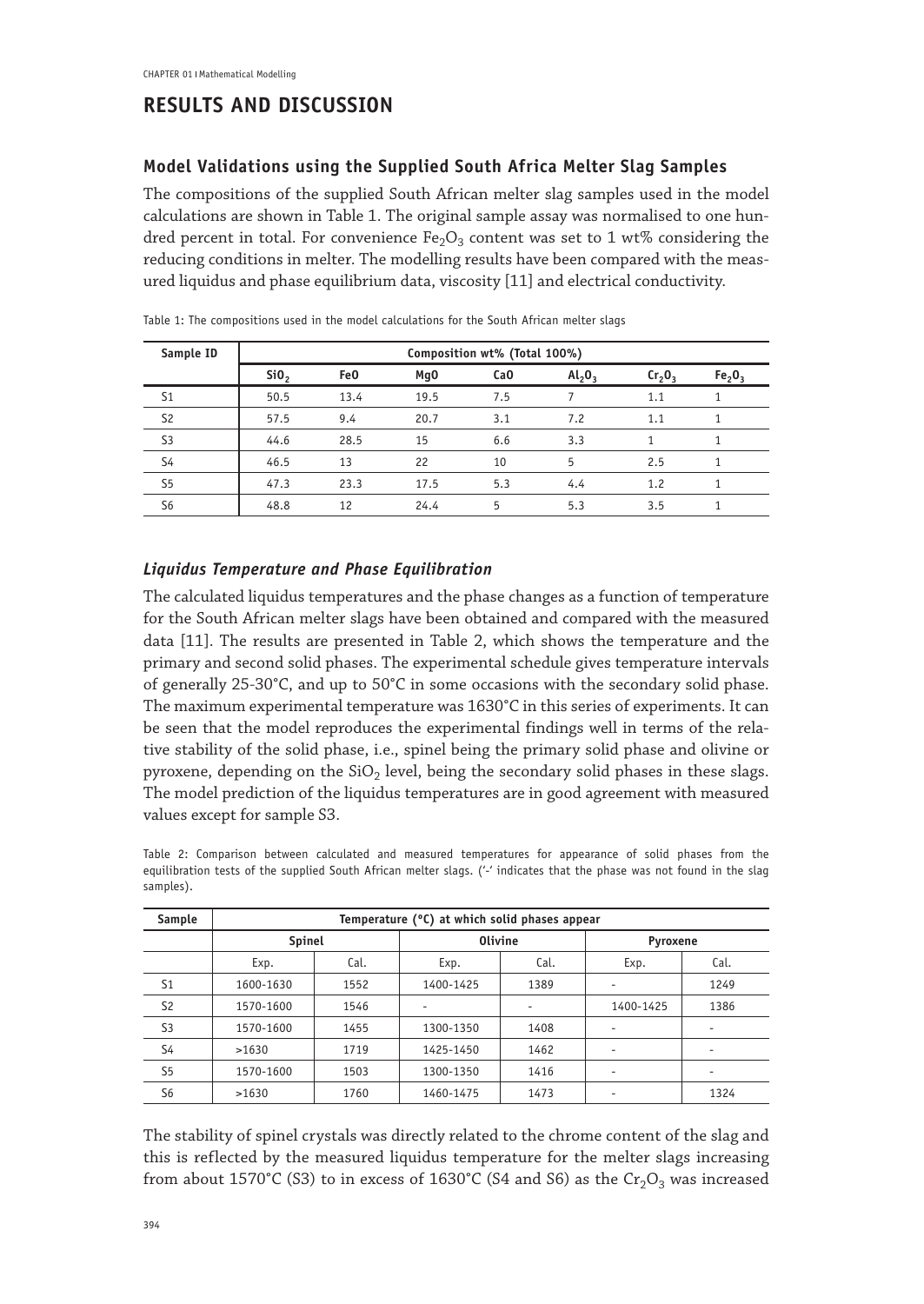from about 1 to 3.5 wt%. The model reproduced such trend and predicted 1760°C for S6 which has the highest  $Cr_2O_3$  of 3.5 wt% and 1719°C for S4 which has the second highest Cr<sub>2</sub>O<sub>3</sub> of 2.5 wt%. The model also predicted a liquidus temperature of 1455°C for S3, the lowest among all the samples. The stability of spinel also depends on MgO content. S3 has the lowest MgO (15%) among the samples of similar  $Cr_2O_3$  contents (1 to 1.2 wt%) in S1, S2, S3 and S5), therefore the relatively low liquidus temperature. In these equilibrium experiments platinum foil was used as container materials for the slag samples and it was likely that some of the iron from the slag was lost to the foil during the equilibration period. Thus the other probable cause of observed differences between the measure and calculated liquidus temperatures is due to changing slag chemistry through loss of iron in the experiments.

The temperature range in which the second solid phase appeared was much narrower than that of the spinel. The experimental data showed within 200°C while the model predicted within 100°C. The model predicted temperatures at which the second solid phase appeared were in very close agreement with the measurements (within ±50°C). The model was also able to reproduce the effects of  $MgO/SiO<sub>2</sub>$  ratio or  $MgO$  content on the stability of the olivine phase, i.e., the stability of olivine increased as  $MgO/SiO<sub>2</sub>$  ratio or  $MgO$  content of the slag increased. The experiments showed that pyroxene was the second solid phase for S2 and the model was able to reproduce the finding. It is noted that S2 has the highest  $SiO<sub>2</sub>$  content where pyroxene becomes more stable compared with olivine.



Figure 1: Calculated phase distributions as a function of temperature for the South African melter slags ((a) for S1, (b) for S2, (c) for S3, (d) for S4, (e) for S5 and (e) for S6)

The model was also used for prediction of the quantity of phases and their compositions during the cooling of the slag sample, to provide additional information which are difficult to obtain through experiments. Figure 1 showed the calculated phase distributions as a function of temperature for the supplied South African melter slags. The model calculations showed that the  $Cr_2O_3$  content not only affected the stability of the spinel but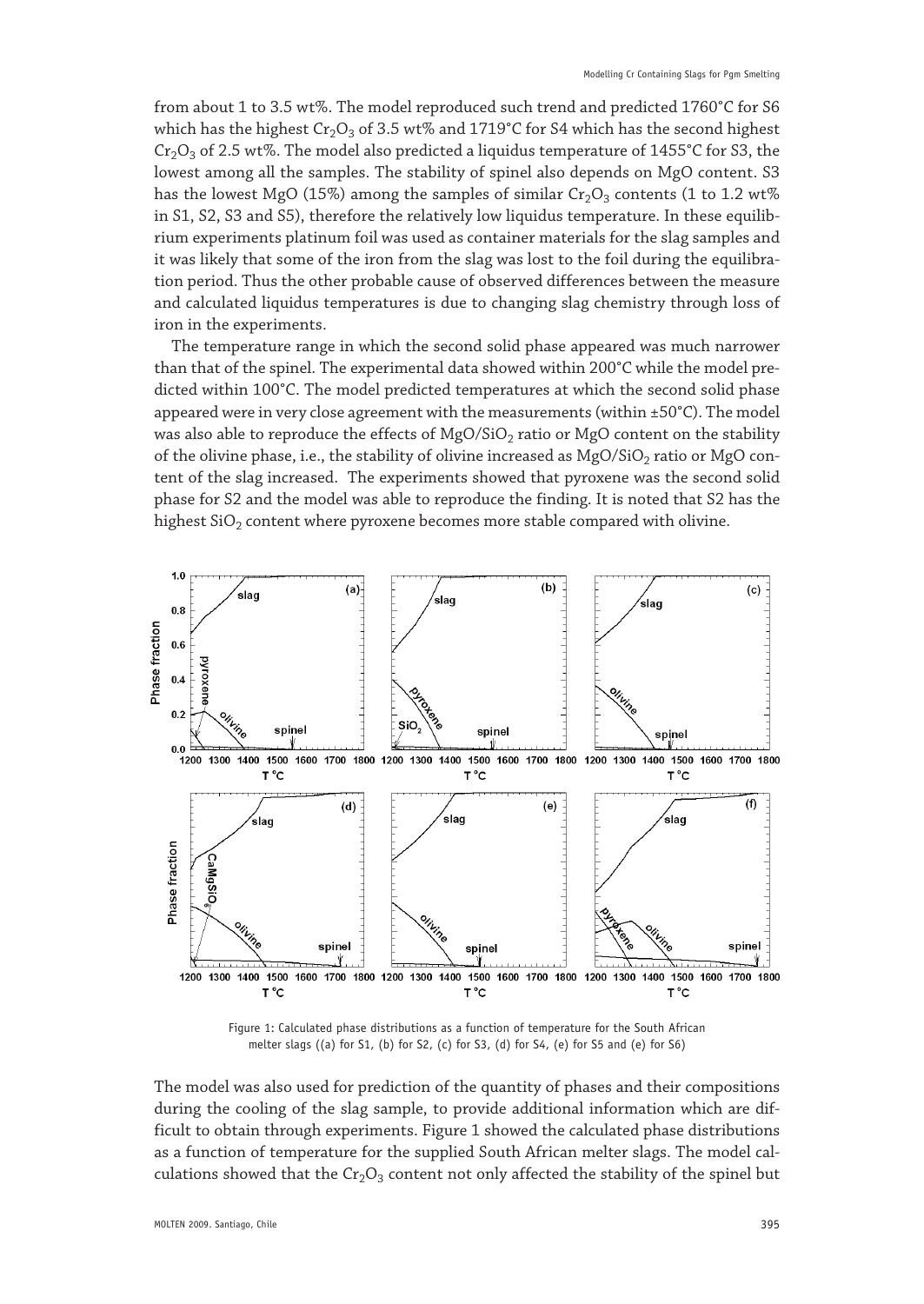also the amount of the spinel phase. This is consistent with the findings on the viscosity behaviour of the melter slags [11]. The model also predicted that the third solid phase of pyroxene was stable for S1 and S6, and SiO<sub>2</sub> for S2 above 1200°C.

### *Viscosity*

Figure 2a shows a comparison between the calculated and the measured [11] viscosity as a function of temperature for the supplied South African melter slags. It can be seen that viscosity increases with decreasing temperature and increasing silica content. It is also noted that sudden increase in viscosity becomes apparent when the slag reached the temperature at which the second solid phase started to form. While the pronounced effect of suspended solid phases on the viscosity of slags is well established, the actual concentration, shape and size of such particles are expected to show different effects on the viscosity of the slurry. It was shown in Figure 1a-f that the amount of the second solid phase increased much more sharply than the spinel with decreasing temperature. Thus it is likely the increasing amount of the solid particles in slags is the primary cause of the sharp increase in viscosity, however one should also consider their shape and possibly size. Close agreement between the model and the measurement is evident, from Figure 2a, even for slags containing a reasonable amount of solids.

### *Electrical Conductivity*

Figure 2b shows comparison between the calculated electrical conductivity and the measured values as a function of temperature for the supplied melter slags. The electrical conductivity of these slags increased with increasing temperature and decreasing silica content. It is interesting to note that the electrical conductivity has opposite behaviour comparing with viscosity as to the dependence on  $SiO<sub>2</sub>$  in particular. The sample with the lowest silica content, S3, is at the top in Figure 2b (conductivity) and the bottom of Figure 2a (viscosity). Sample S2 with the highest silica content appeared at the bottom in Figure 2b and top in Figure 2a.

The calculated values are in close agreement with those measured though the calculated values are in general slightly lower than the measured data. There is noticeable difference for S5, due to large uncertainties for this set of data. Nevertheless the model is able to reproduce the correct trend in terms of the effects of, temperature, the amount of solid particles and slag chemistry, in particular, silica content on the electrical conductivity of the melter slags.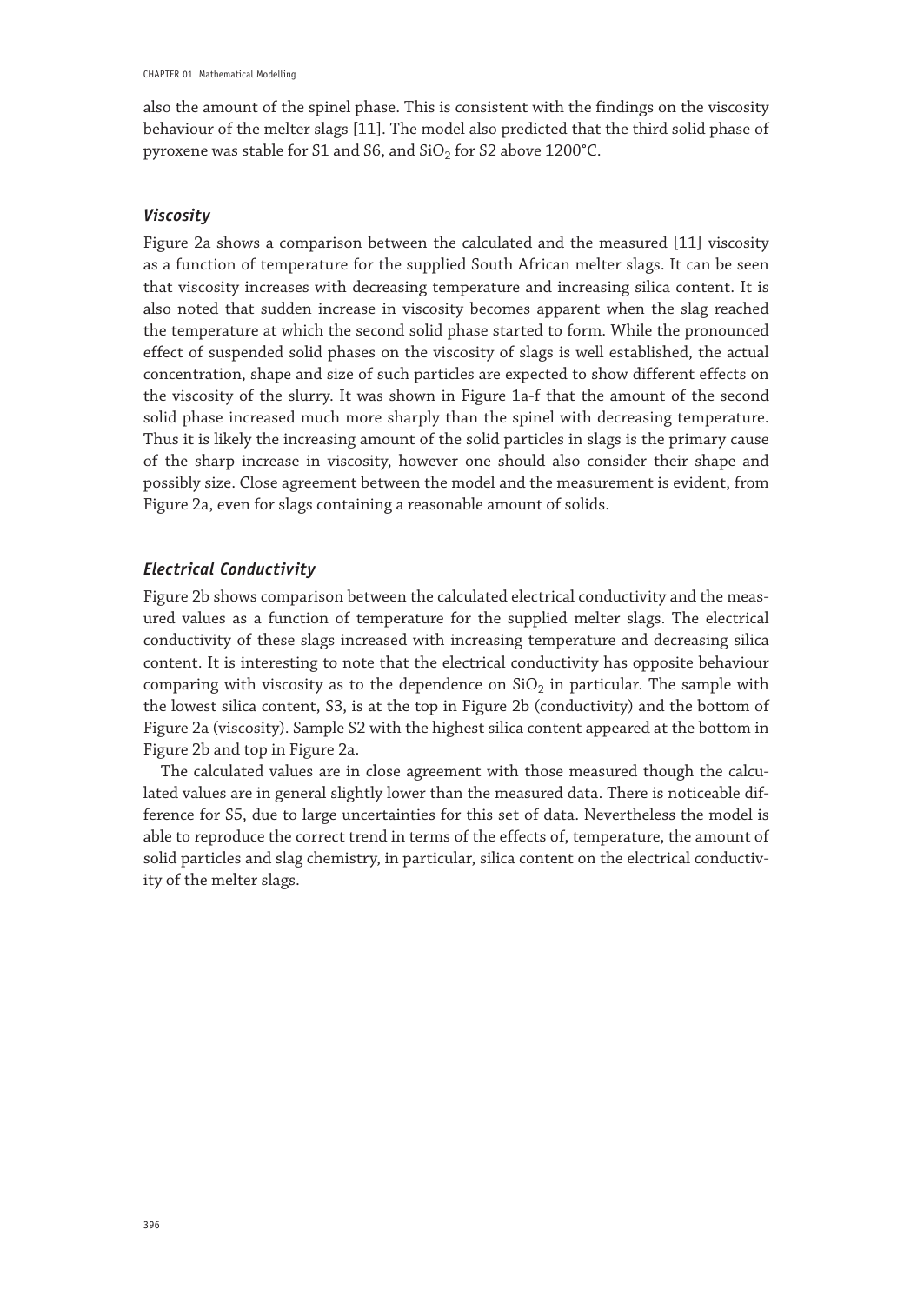

Figure 2: Comparison between the calculated and the measured (a) viscosity [11] and (b) electrical conductivity as a function of temperature for the supplied South African melter slags

# **APPLICATION OF THE MPE PACKAGE**

The optimised and validated models in MPE have been used to simulate the various aspects of the UG2 smelting process. In the following section, some examples illustrating the dependence of chromium solubility in the slag on the slag composition, temperature and oxygen potential are presented and discussed.

### **Solubility of Cr in Melter Slags**

For smooth operation, it is desirable to contain Cr in the liquid phase to avoid the formation of spinel, which causes operational difficulties, by controlling temperature and oxygen potential. Bartie has carried out some measurements [1] on synthetic slags to investigate the effect of temperature and oxygen potential on the solubility of Cr in the melter type slags with varying starting  $Cr_2O_3$  content. His results and those predicted by the MPE model are shown in Figures 3a and b. These results confirmed the expectation that the solubility of Cr in the melter slags increases with increasing temperature and decreasing oxygen potential. The MPE calculated Cr solubility values for the same slags (with compositions shown in Table 3) were found in excellent agreement with the experimental data (Figure 3a and b). This indicates that the MPE package can be used to predict the solubility of Cr in the melter slags over a fairly broad range of temperature and oxygen partial pressure of interest to the operations.

| Sample ID        | Composition wt% |                                |      |                 |                 |           |  |
|------------------|-----------------|--------------------------------|------|-----------------|-----------------|-----------|--|
|                  | Mg <sub>0</sub> | Cr <sub>2</sub> O <sub>3</sub> | FeO. | Si <sub>0</sub> | Ca <sub>0</sub> | $Al_2O_3$ |  |
| SCR <sub>1</sub> | 19              | 1.5                            | 21.5 | 48.3            | 4.8             | 4.9       |  |
| SCR <sub>2</sub> | 19.8            | 3.7                            | 22   | 44.8            | 4.8             | 4.9       |  |
| SCR <sub>3</sub> | 18.2            | 6.4                            | 20.3 | 45.2            | 4.9             | 5         |  |
| SCR4             | 14.3            | 7.1                            | 18   | 50.5            |                 | 5.1       |  |

Table 3: Slag composition used in model calculations of Cr solubility in synthetic melter slags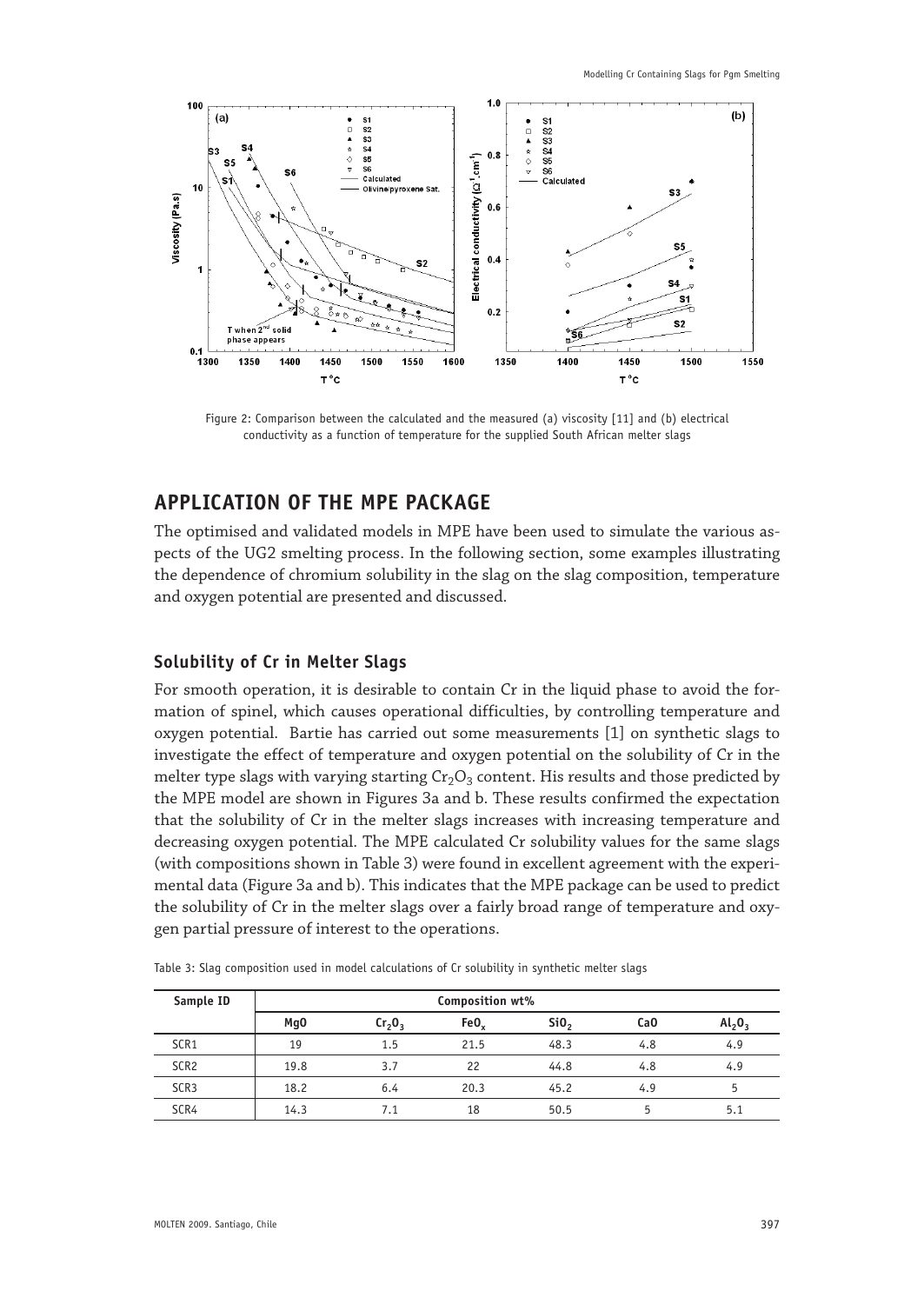### **Temperature and Oxygen Potential**

Examples showing the correlation between the solubility of Cr and the level of Cr addition to melter type slags are presented in Figure 4a for slags under a fixed oxygen partial pressure of  $10^{-10}$  atm and three temperatures (1400, 1500 and 1600°C). Similarly, in Figure 4b the variation in the Cr solubility in the slag with Cr addition at three oxygen partial pressures ( $10^{-8}$ ,  $10^{-10}$  and  $10^{-12}$  atm) and at  $1500^{\circ}$ C are shown.

It can be seen that temperature has a pronounced effect on the solubility of Cr in the slag phase. At 1600°C the slag remains homogeneous with Cr loading in slag reaching 7.5 wt%. At temperatures of 1500 and 1400°C, solubilities of Cr in the slag phase are approaching 4 wt% and 1.3 wt% respectively (increasing slightly with Cr loading up to 7.5 wt%). In other words at a given temperature, Cr loading below this limit should result in all the Cr dissolved in slags for the relevant temperature without the formation of the spinel phase.

The effect of oxygen partial pressure is shown in Figure 4b. Under a reducing atmosphere of  $P_{02}=10^{-12}$  atm, the slag remains fully molten even when Cr content reached as high as 7.5 wt%. However, as oxygen partial pressure increases, the spinel phase starts to precipitate out at 4 wt% for  $P_{O2}$ =10<sup>-10</sup> atm and 1.7 wt% Cr for  $P_{O2}$ =10<sup>-8</sup> atm. Further addition of Cr to the melts will cause the amount of spinel to increase and slag to decrease. It is worth noting that the solubility limits are insensitive to further Cr addition beyond the initial saturation point.



Figure 3: Comparison between the experimental data [1] and the MPE calculations on solubility of Cr as functions of (a) oxygen partial pressure, at 1500°C and (b) temperature, at  $P_{CO2}/P_{CO}=2$  in melter type slags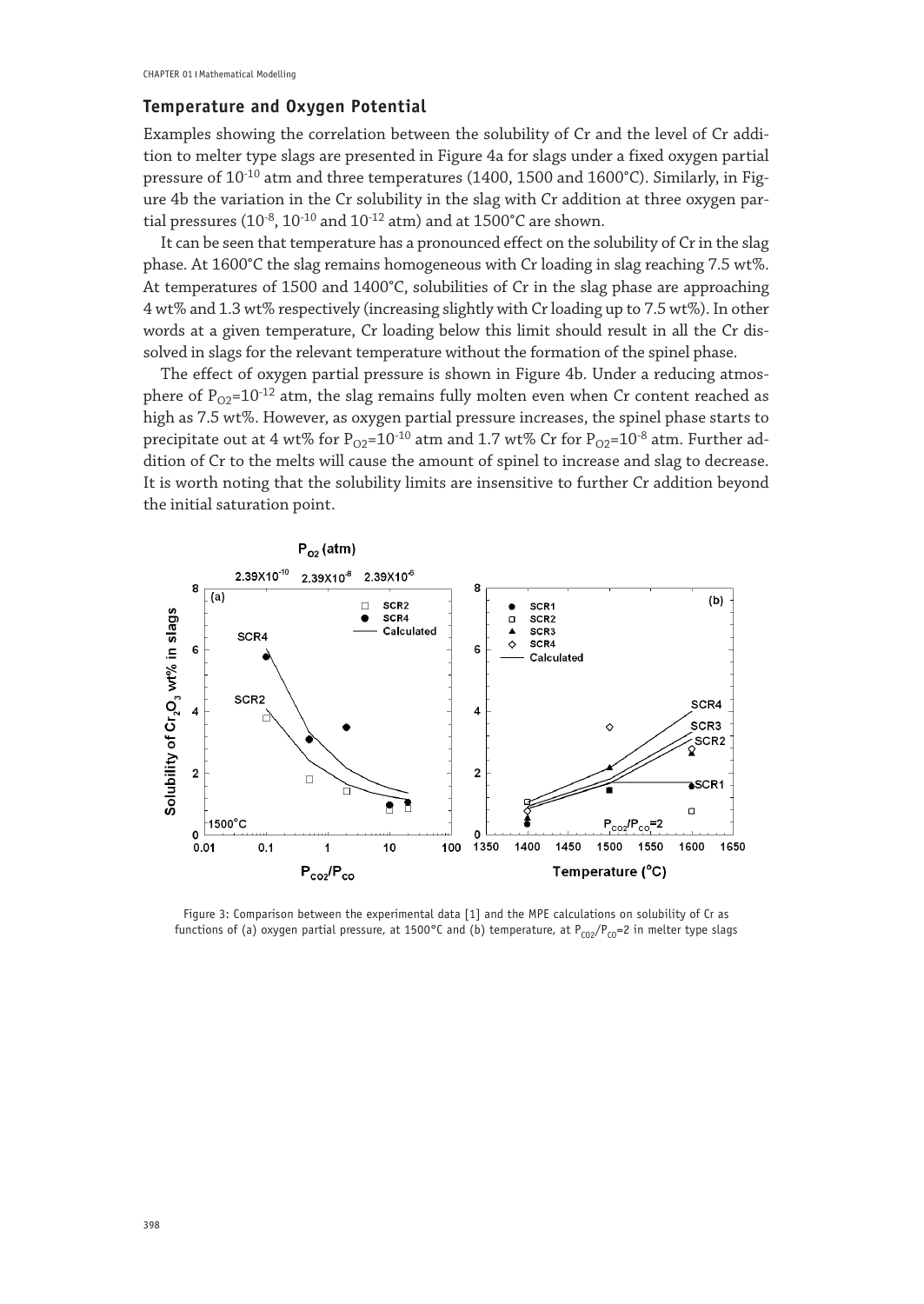

Figure 4: (a) Model predictions of the effect of temperature on solubility of Cr in the slag phase  $P_{0.2}=10^{-10}$  atm, and (b) the effect of oxygen partial pressure on the solubility of Cr in the slag phase at 1500°C

### *Slag Chemistry*

In Figure 5a and 5b the effect of MgO/FeO ratio in the melter type slags on Cr solubility in the slag phase was examined for melts containing initially 3 and 5 wt% of Cr and three levels of silica. The oxygen partial pressure is fixed to  $P_{Q2}=10^{-10}$  atm and temperature 1500°C. The key factor is again the slag compositions at which the spinel phase starts to form. It is shown that in general high silica content and low MgO/FeO ratio favour high Cr solubility. These results also show that the drop in Cr solubility with the MgO/FeO ratio is more significant in slag plus spinel region than in region of slag plus both spinel and olivine. Nevertheless, comparing with results in Figure 5a and b, the effect of slag chemistry is not as significant as the effects of temperature and oxygen partial pressure within the ranges covered in this study.



Figure 5: Effects of silica content on solubility of Cr in the slag phase as functions of MgO/FeO ratio of the melter type slags with initial (a) 3wt% Cr and (b) 5wt % Cr at  $P_{0.2}=10^{-10}$  atm at 1500 °C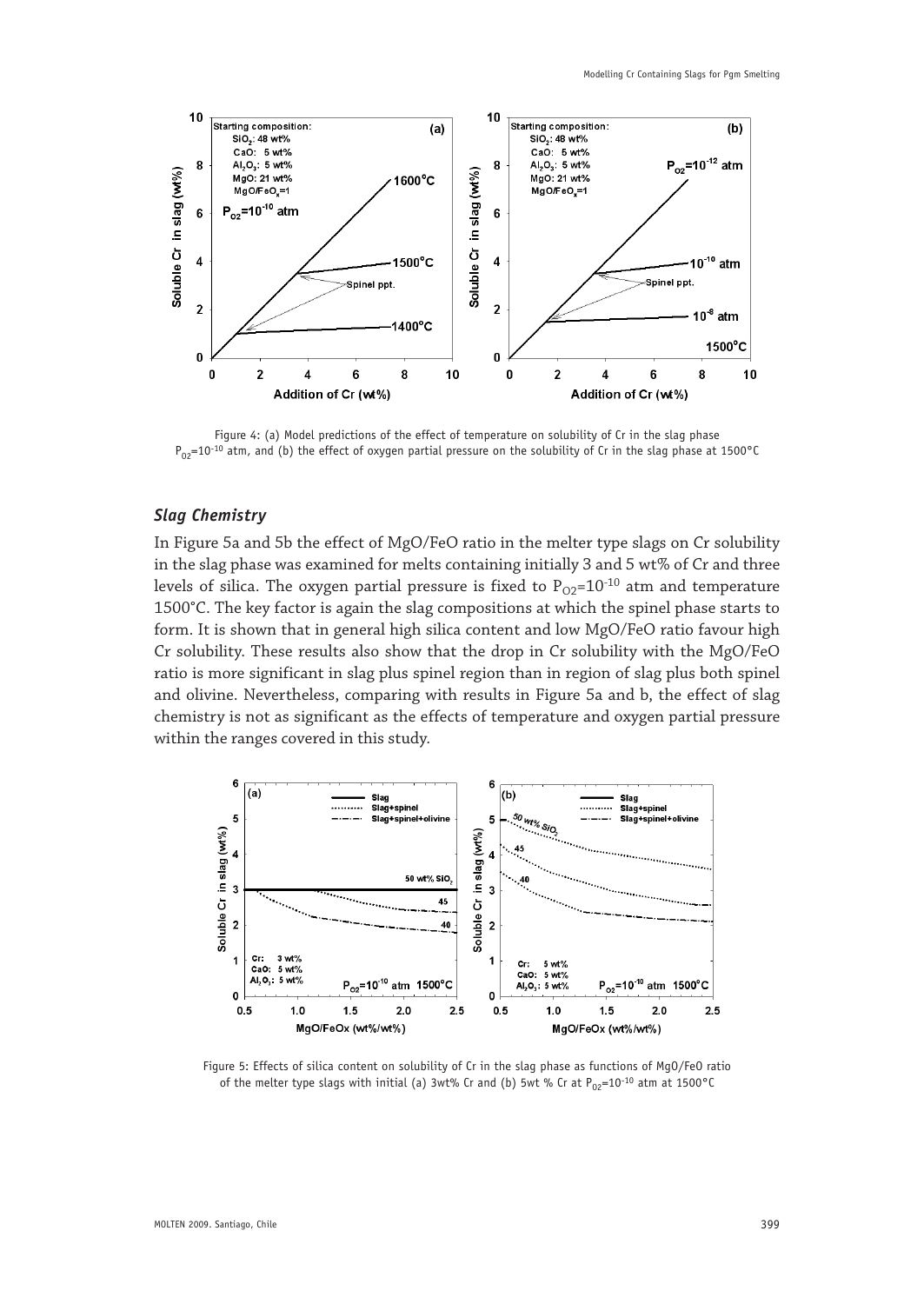# **CONCLUSIONS**

The capability of CSIRO MPE package has been extended to Cr containing slags and solid solution phases, for simulations of smelting of the Cu-Ni-Fe sulphide concentrates containing chromite and other oxide mineral phases.

The models have been validated over the operational range of temperature, oxygen potential and slag chemistry for phase equilibria, slag viscosity and electrical conductivity. The validation results have shown that the models are able to reproduce the experimental findings on the phase equilibria, viscosity and electrical conductivity of multi-component melter slags.

Predictions by the model illustrate the important effects of temperature, oxygen partial pressure as well as slag chemistry on the stability of solid phases and slag viscosity and electrical conductivity. Model simulations with respect to mapping operating windows for UG2 smelting were presented. The package could be readily used for development of optimum practices for treatment of Cr containing concentrates as well as interactions between melts and refractories in various other smelting processes.

# **ACKNOWLEDGEMENTS**

The authors wish to acknowledge the financial support for this work by CSIRO Minerals and Anglo Platinum, Impala Platinum and Lonmin Platinum through AMIRA International.

# **REFERENCES**

- **Bartie, N. J.** (2004). *The Effect of Temperature, Slag Chemistry and Oxygen Partial Pressure on the Behaviour of Chromium Oxide in Melter Slags*. Master thesis of University of Stellenbosch, South Africa. [1]
- **Cramer, L. A.** (2001). *The Extractive Metallurgy of South Africa's Platinum Ores*. JOM, 53(10), pp. 14-18. [2]
- **Gaye, H. & J. Welfringer.** (1984). *Modelling of the Thermodynamic Properties of Complex Metallurgical Slags*. Second International Symposium on Metallurgical Slags and Fluxes, Eds. by Fine, H.A. and Gaskell, D.R., The Metallurgical Society of AIME, Warrendale, pp. 357-375. [3]
- **Glover, P. W. J., Hole M. J. & Pous, J.** (2005). *A Modified Archie's Law for two Conducting Phases*. Earth and Planetary Science Letters, 180(3-4), pp. 369-383. [4]
- **Hundermark, R. J., Jahanshahi, S. & Sun, S.** (2003a). *Electrical Conductivity of Melter Type Slags*. 22<sup>nd</sup> International Minerals Processing Congress, eds. L. Lorenzen and D. J. Bradshow, Cape Town, South Africa, September 29 – October 2, 2003, SAIMM, pp. 1370-1377. [5]
- **Hundermark, R. J.** (2003b). *The Electrical Conductivity of Melter Type Slags*. Master Thesis of University of Cape Town, South Africa. [6]
- **Kapoor, M. L. & Frohberg, M. G.** (1971). *Theoretical Treatment of Activities in Silicate Melts*. in Chemical Metallurgy of Iron and Steel, The Iron and Steel Institute, London, pp. 17-23. [7]
- **Kongoli, F., Dessureault, Y. & Pelton, A .D.** (1998). *Thermodynamic Modelling of Liquid Fe-Ni-Cu-Co-S Mattes*. Met. Mat. Trans. B, 29B(6), pp. 591-601. [8]